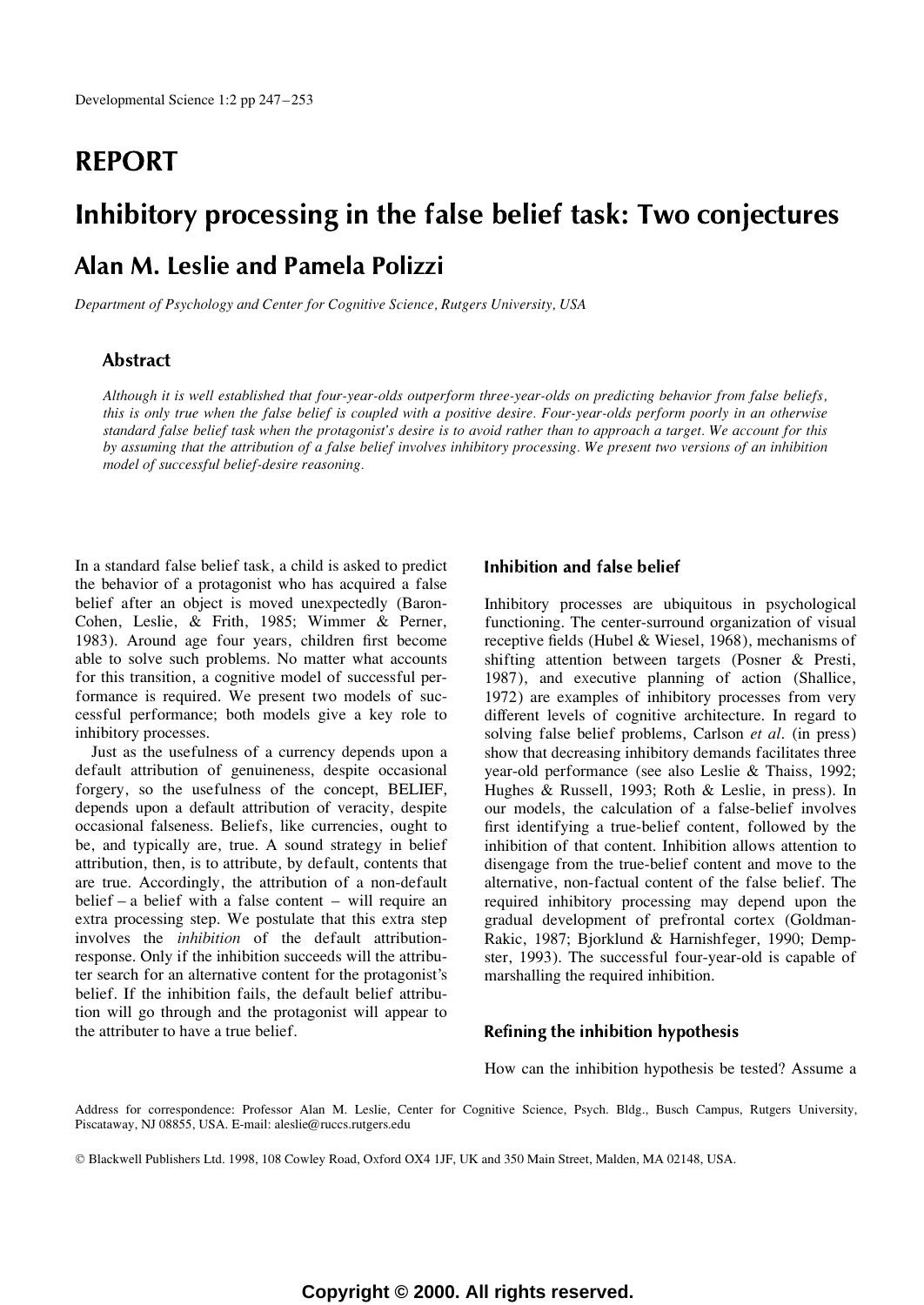task with two possible answers, A or B. A standard task demands a prediction of behavior from a belief-desire pair in which the belief is false and the desire positive. By hypothesis, recovering a false belief content intrinsically requires inhibition of a default. Whereas beliefs *ought* to be true, desires are not by default positive – the negative desire, *not to burn one's fingers*, is a perfectly ordinary desire. Still, a need for inhibitory processing in order to identify the target of desire can be created extrinsically. Suppose that the agent's desire is for whichever of targets A or B does *not* have property *x.* Under some circumstances, in order to identify which of A or B is the target of the agent's negative desire, one might first have to identify the target which *does* have *x*, say, A, in order then to identify the  $NOT(x)$  target of the desire, i.e., B. Having attended to target A, the brain must subsequently disengage from A and shift attention to B. Our models assume that the disengagement and shifting requires inhibition of attention to A. For our models, it is 'target shifting' rather than negativity which is critical. In fact, though a false belief can be entirely positive, our models say that attributing a false belief requires target shifting.

Suppose now that the subject is required to predict behavior from a false belief together with a 'target shift' desire. If we are correct, such a task will demand *double* inhibition. However, the two inhibitions cannot simply be summed to produce a stronger inhibition of the same target, because this will give the wrong answer (see below). Instead, the two inhibitions must interact so as to cancel each other out. We expect that *inhibiting an inhibition* will be hard, even though the fouryear-old subject can comfortably marshal a single inhibition.

# Testing the inhibition hypothesis

Cassidy (1995) modified a standard false belief task (with positive desire) to one in which the agent negatively desires the object. In this task, the agent wants to look in whichever container the object is *not*. Cassidy's four-year-olds all passed a standard false belief task. However, in the false belief with negative desire task, only 38% passed, a result usually associated with threeyear-olds. For Cassidy, this result was entirely unexpected but is predictable from the double inhibition hypothesis outlined above. We therefore needed to see if this result would replicate.

A critical feature of our models is that in a false belief + negative desire task the two inhibitions will interact and not simply sum. Therefore, we reasoned that the difficulty of passing a true belief + negative

© Blackwell Publishers Ltd. 1998

desire task would not simply sum with the difficulty of passing a false belief + positive desire (i.e., standard) task to yield the difficulty of a false belief + negative desire task. Instead, there should be an interaction such that the difficulty of a task requiring double inhibition will be far greater than the sum of two tasks each requiring a single inhibition.

Our study can be thought of as a  $2 \times 2$  design with factors *belief* (true, false) × *desire* (positive, negative), though we did not actually test with a true belief + positive desire condition because we assumed this would be trivially simple for four-year-olds. We made passing the standard false belief + positive desire condition an inclusion criterion to ensure that all subjects could marshal the required single (false belief ) inhibition.

We also asked subjects in the false belief + negative desire condition a standard *Think* question. It is important to notice that double inhibition is *only* required by a *Prediction* question. Only in predicting behavior are belief and desire considered *together*: only then will the two inhibitions interact. We predicted that subjects' performance on the *Think* question would be significantly better than on the *Prediction* question.

Second, we wanted to see if a second inhibition could be introduced other than by way of a negative desire. For this purpose, we included a *Mixed-Up-Man* scenario. This involves a character who has positive desires but who always acts in a way 'opposite' to his desire. The only way to predict what the Mixed-Up-Man will do is first to identify what a normal man would do, inhibit that outcome, and choose the alternative.

## Method

# Subjects.

Ninety nine children were tested on a standard false belief task. Fifty seven of these passed and were tested further. Of these a further 8 were rejected for failing control questions. Included subjects were between the ages of  $4:0$  and  $5:0$  (mean age = 4 years 7.5 months) and were recruited from preschools and daycare centers in New Jersey.

#### Materials

Materials included three toy rooms constructed from foam board, one for each of the tasks (including screening task), distinctly colored boxes, and small dolls and props used to enact scenarios.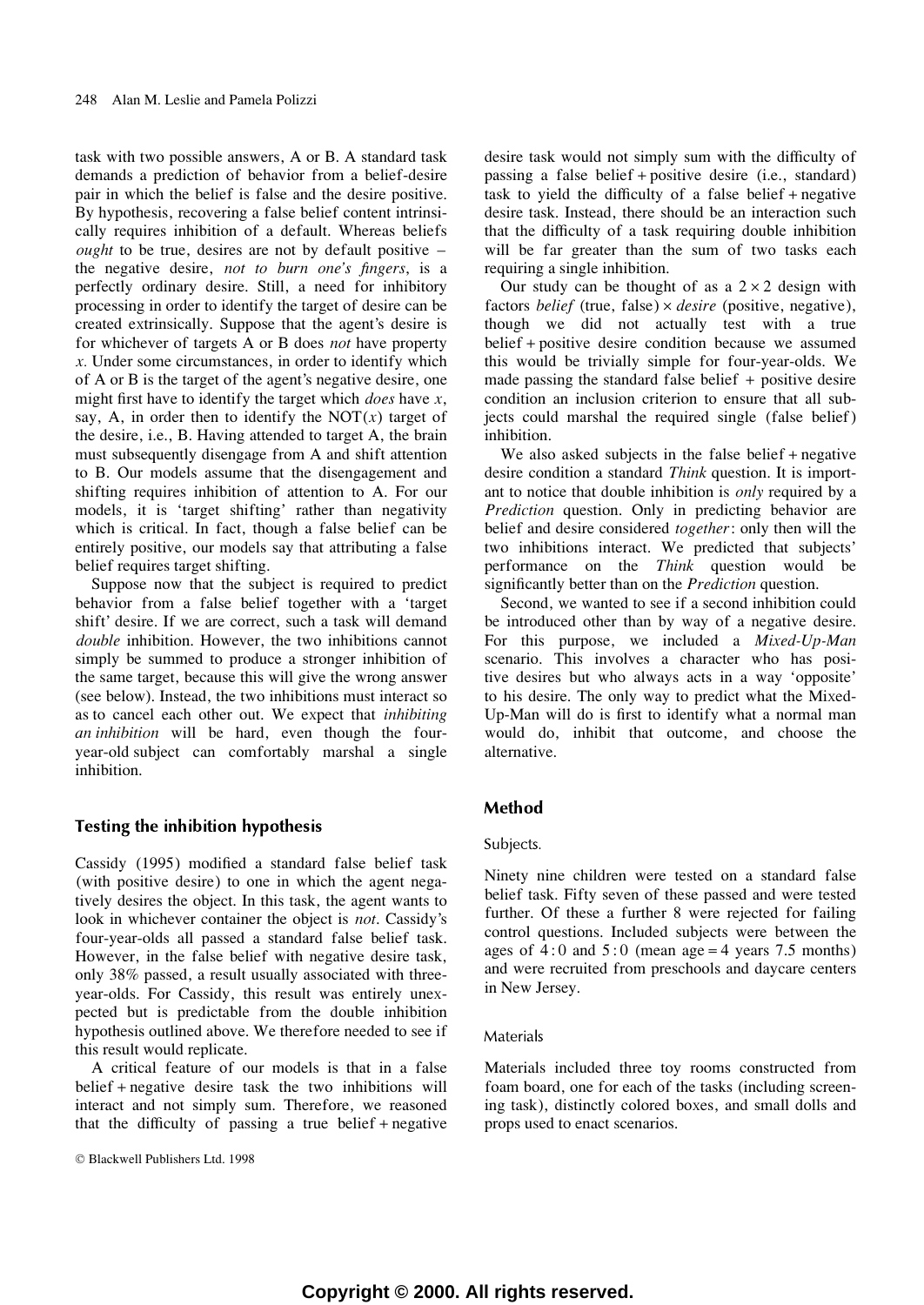## Procedure

We presented two tasks in story form, each with true and false belief conditions. Each subject was randomly assigned to two of the four conditions with the constraint that no child received both true and false belief versions of the same story. Sixteen children participated in each condition. A standard false-belief task modelled on the Sally and Ann task of Baron-Cohen, Leslie & Frith (1985) was administered either before or after the two tasks, counterbalanced across subjects. Children were required to pass the standard false-belief task for inclusion in the study.

Table 1 shows the task protocols.

#### Table 1 Protocols.

#### **Negative Desire task**

Negative Desire task

A girl was described as not wanting to put food in a box containing a sick kitten, otherwise the kitten would eat the food and become worse. In the true belief condition, the girl watched the kitten move from box A to box B. In the false belief condition, she observed the kitten in box A but was absent when it moved to box B.

#### Opposite Behavior task

A 'mixed-up man' was described as always doing the opposite of what he desires. If an object is in box A, he would look for it in box B. In the true belief condition,

This is Renee. Look!! She's got some food – it's a piece of fish. She wants to put the fish in a box. She is going to go inside to look for a box. [*goes inside, leaving fish behind*]

Here are two boxes. Let's look and see what is in them. In this box, there's a ball of wool. And in this other box, there's a ball of wool and there's also a poor, sick kitten. Renee does NOT want to give the poor little kitten the fish because it will make its tummy very sore. So she's going to go outside to get the piece of fish. She does NOT want to put the fish in with the sick kitten [*goes outside*]. Why does she not want to? Yes, *not* to make the poor kitten worse!

True Belief<br>On her way back from getting the fish, look what Renee sees!<br>Dook what happens while she's gone! The price is a section of the sees! The poor sick kitten crawls out of this box… and goes into this box. crawls out of this box… and goes into this box. Did Renee see that? Did Renee see that? Yes! No!

Look, now Renee has the fish. *Memory*: In the beginning, where was the kitten? *Reality*: Where is the kitten now?

*Know*: Does Renee know the kitten is in here? *Think*: Where does Renee think the kitten is?

Look what happens while she's gone! The poor sick kitten

*Prediction*: Which box will she go to with the fish?

#### **Mixed-Up Man task**

This is the 'Mixed-Up Man'. Do you know what he does? Every time he wants to do something, he does the *opposite*. If he wants an ice-cream, he eats a carrot! If he likes a cat, he pats a dog! If he wants something that is in here [box A], he looks in there [box B]. If he wants something in there [box B], he'll look in here [box A].

[*Man says*:] 'Look, there's a piece of candy in this box. I love candy, so I'll look in *this* (opposite) box for the candy.' [*take candy out of box*]. The Mixed-Up Man has a Mexican jumping bean. It jumps and wiggles around like this. Ok, one day, he puts his bean in this box. Then he goes on a walk. [*Exit*.]

True Belief<br>On his way back, look what he sees! The bean wiggles and jumps<br>The bean wiggles and jumps while he's gone, look what happens! The b On his way back, look what he sees! The bean wiggles and jumps While he's gone, look what happens! The bean wiggles and jumps into the other box! [*moves*].

into the other box! [*moves*].

*Memory*: In the beginning, where was the bean? *Reality*: Where is the bean now?

*Know*: Does the man know his bean is in this box? *Think*: Where does the man think his bean is?

*Prediction*: Where is he going to look for his bean?

© Blackwell Publishers Ltd. 1998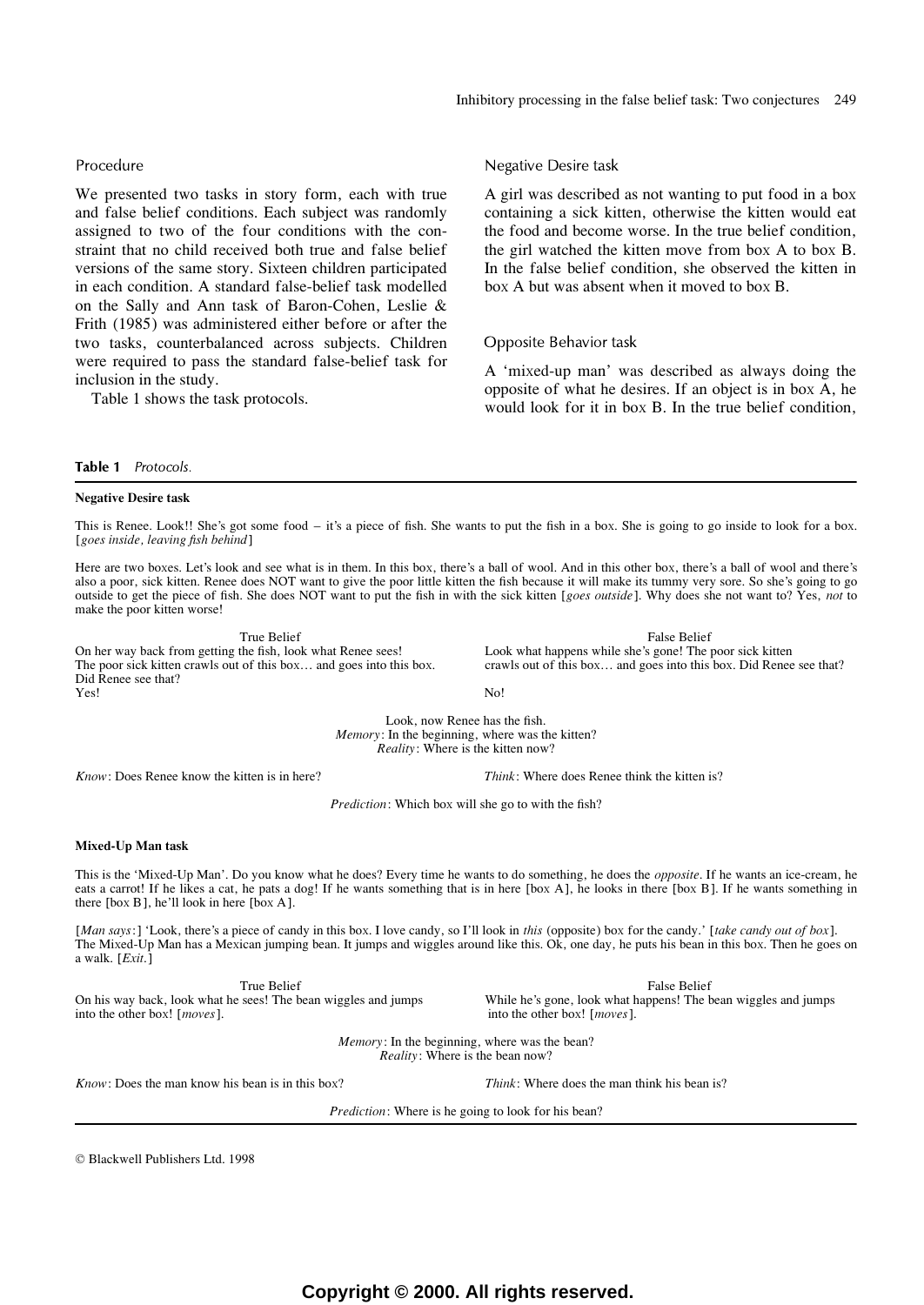he watched as his Mexican jumping bean jumps from box A to box B, while in the false belief condition, he was absent as it moved.

Subjects who failed *Memory* or *Reality* (control) questions were excluded from further analysis. To maintain pragmatic naturalness, subjects were asked a *Know* question in true belief conditions and a *Think* question in false belief conditions. All subjects were asked a Prediction question.

In true belief conditions, passing requires indicating the location opposite to where the object is in reality. In the false belief conditions, passing requires indicating the box where the object actually is. Better performance was predicted in true belief than in false belief conditions.

# Results

Table 2 shows the number of subjects by condition who failed *Control*, *Think* or *Know* questions. Excluding Table 2 subjects, Table 3 shows the number of subjects passing *Prediction* for each condition. Figure 1 shows more subjects passed *Prediction* for true belief than false belief conditions for both Negative Desire (Upton's  $\chi^2 = 10.87$ ,  $p < 0.001$ , one-tailed) and Negative Behavior tasks (Upton's  $\chi^2 = 9.02$ ,  $p = 0.001$ , onetailed). Including subjects who failed the *Think* question (Table 1), *Think* (false belief) was much easier than *Prediction* (false belief) in both the Negative Desire (McNemar Binomial,  $N = 11$ ,  $x = 1$ ,  $p = 0.006$ ) and

Table 2 Subjects failing Memory or Reality Control questions or Think or Know questions

|              | Condition                            | Memory/Reality | Think/Know |
|--------------|--------------------------------------|----------------|------------|
| True belief  | Negative Desire<br>Negative Behavior |                |            |
| False belief | Negative Desire<br>Negative Behavior |                |            |

All subjects shown in this table were excluded from Table 2.

**Table 3** Subjects passing Prediction in each condition ( $n=16$ ) per condition)

| Condition    |                                      |    |  |
|--------------|--------------------------------------|----|--|
| True belief  | Negative Desire<br>Negative Behavior | 15 |  |
| False belief | Negative Desire<br>Negative Behavior |    |  |

© Blackwell Publishers Ltd. 1998

# Prediction of behavior in belief tasks

Four-year-old standard false belief passers



Figure 1 Percentages of four-year-old children passing true and false belief tasks with negative desires and negative behaviors. All subjects pass standard false belief.

Negative Behavior (McNemar Binomial,  $N = 15$ ,  $x = 0$ ,  $p$  < 0.001) tasks.

# **Discussion**

Our results confirm Cassidy's findings. Four-year-olds can predict behavior successfully from a false belief only when it is coupled with a non-target shifting positive desire.

Our model predicted that the difficulty of a double inhibition would exceed the sum of the difficulty of two single inhibitions. On the single inhibition deriving from a negative desire, only one of 16 subjects (6%) failed. On the single inhibition deriving from the Think (false belief) question, only 2 out of 18 subjects (11%) failed. If a double inhibition is simply the sum of two single inhibitions, then we should expect a 17% failure rate on the Prediction question in the false belief + negative desire condition. The observed failure rate was instead 62%, a result consistent with the prediction of our model.

It is not the case that just any information processing model would predict this result. We turned the positive desire of a standard false belief task into a negative desire by simply adding a 'not'. The burden for our subjects of this added 'not' was measured in the true belief + negative desire task and was minimal  $(6\%$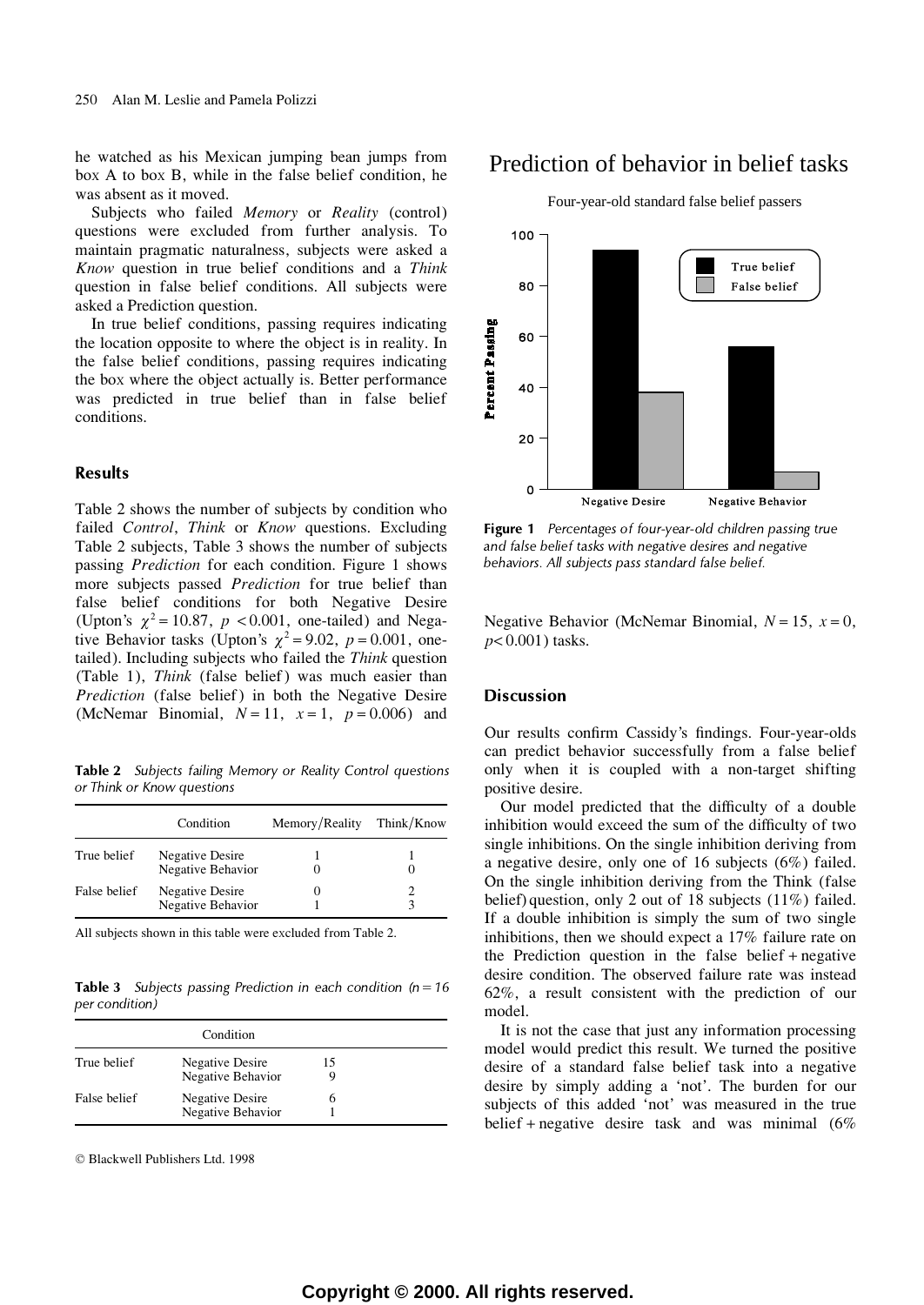failure). However, when this same 'not' is added to a false belief task (which 86% of our subjects passed as measured by the Think question), the task is made dramatically harder. According to our model, the additional difficulty is not simply created by the word 'not' but by the specific consequences it has on problem processing. It is only if double inhibition is required that subjects who are above threshold for passing false belief will be pushed back down below.

The present results cannot definitively rule out alternative 'general difficulty' explanations. But we have three reasons for believing such alternatives are unlikely to be true. First, the 'Mixed-Up Man' scenario, notably, *without* negation, required a novel target shifting that introduced substantial general difficulty, as shown by performance in its true belief condition. This general difficulty had little impact on the calculation of false belief, as shown by only 3 failures out of 19 (16%) on Think (Table 2). However, performance on Prediction showed a similar 'excess' difficulty to that found in Negative Desire. Second, further studies in our laboratory of negation without target shifting suggest it does not produce 'excess' difficulty (Polizzi & Leslie, in preparation). Finally, Cassidy (1995) found that prediction from a false belief + negative desire was failed by 20% of adult subjects!

# Two models of inhibitory processing in belief problems.

In belief tasks, the answers to the *where* test questions are 'targets', e.g., box A or B, that reflect the content of the attributed beliefs. According to our model, in tasks where there are essentially two possible targets for a character's belief, subjects first identify a target based upon an attributed true-belief, then inhibit that target, and select the alternative false-belief target: 'she thinks it's in *here* (B), no, in *there* (A).' If the subject is asked to predict the character's behavior, he must first make these belief-target calculations and then calculate the desire-target in relation to that belief-target. In the case of a positive desire, this latter calculation does not change the result so it adds little or nothing to the complexity of the calculation. Thus far, our model captures the finding that standard false belief tasks with Think questions are every bit as difficult as false belief tasks with Prediction questions.

Our model accounts for true belief tasks with negative desires in a similar way. First, the calculation of a true-belief-target is carried out and not inhibited. For a target-shifting negative desire, the only way to identify the target (in a two-alternative task) is first to identify

© Blackwell Publishers Ltd. 1998

the target  $X$  of the corresponding positive desire. Then, having identified the positive-desire-target, the subject in a negative desire task must inhibit that target and select the alternative, NOT (X).

Finally, when a prediction of behavior is called for in the case of a false belief + negative desire, the processing is necessarily more complex. We present two models between which we are unable to choose at this stage. In the first model (Figure 2), the target of true-belief and the target of positive-desire are identified in parallel. If the belief is false or the desire negative, inhibition is applied to this target and the alternative chosen, otherwise the original target stands. When prediction of behavior from false belief + negative desire is required, it is *not* sufficient to sum the inhibition by applying it twice. This gives the wrong answer. Instead, *inhibition*

Inhibitory processing in belief tasks: inhibition of inhibition



Figure 2 Model 1: The target of the (true) belief and the (positive) desire are identified in parallel as shown in the top left panel by the shaded indexing hand. Subsequently, if either the belief is false or the desire negative, an inhibitory process is applied to this index, as represented in the next two panels as an inhibitory hand unshading the original index. Inhibition of this target leads to the selection of the other target. The final panel shows one inhibitory process inhibiting the other with the result that the original index is unchanged.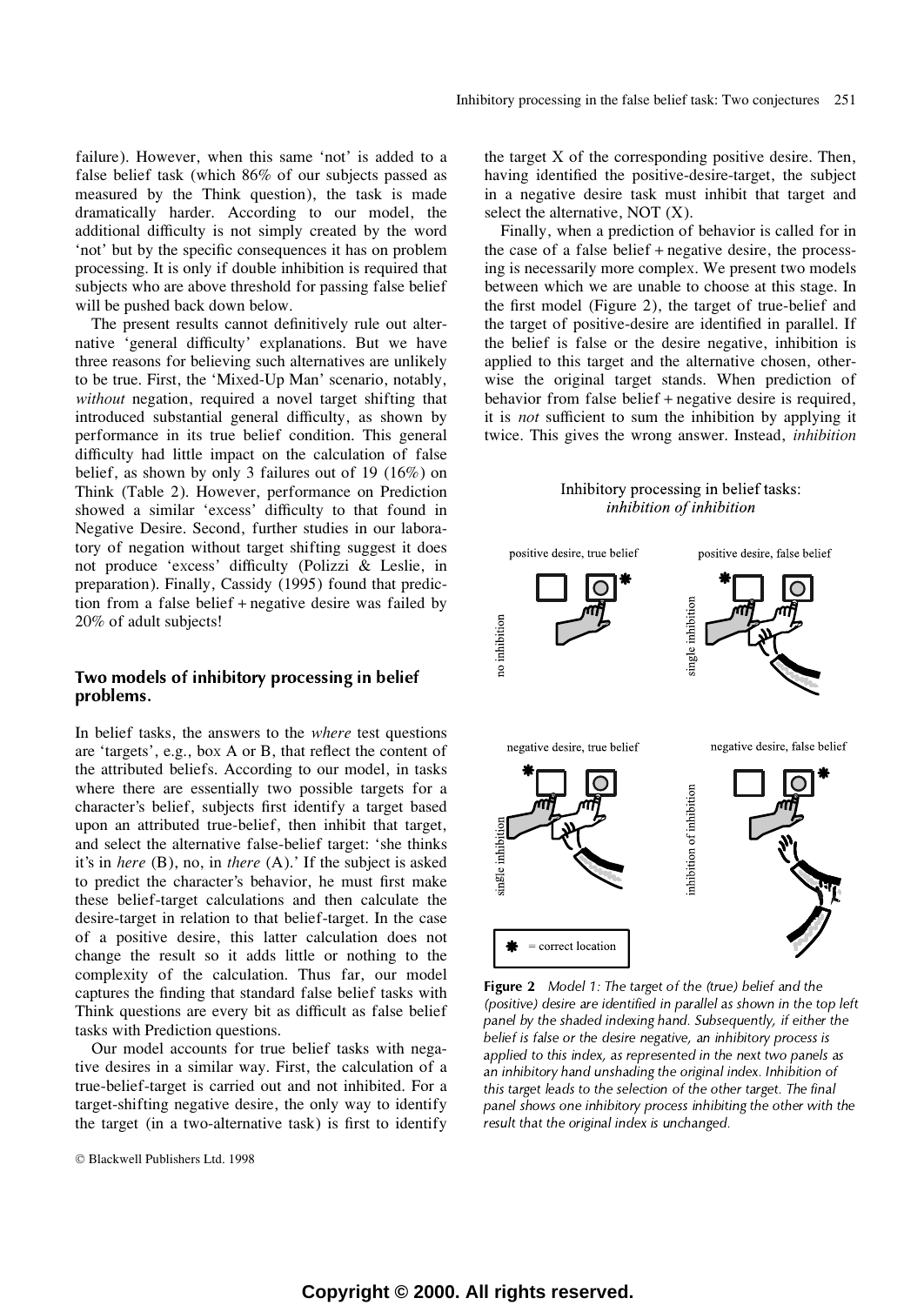*of inhibition* is required so that they cancel out. Since no inhibition reaches either the identified belief-target or the identified desire-target, the answer is exactly the same as for a trivially simple true belief + positive desire. However, marshaling a double inhibition to produce this answer strains executive processing.

In our alternative model, the belief target is identified first; the desire-target is then identified relative to this belief-target (Figure 3). In the doubled case, the subject is required to *return to a previously inhibited location*. After inhibiting the true-belief-target and selecting the

# Inhibitory processing in belief tasks: return to inhibited target



Figure 3 Model 2: As shown in the top left panel, the target of true belief is identified first. The target of desire is then identified in relation to the belief target. Inhibition is applied, as appropriate, to the belief target (second panel) or to the desire target (third panel) causing the attribution target to shift. The final panel shows a sequence of target indentifications and inhibitions. First, the target of true belief is identified and inhibited causing the belief target to move to the alternative. Then the target of positive desire is identified in relation to the new (false) belief target. Finally, the positive desire target is inhibited in relation to the new (false) belief target. Finally, the positive desire target is inhibited forcing a return to the previously inhibited true belief target.

© Blackwell Publishers Ltd. 1998

false-belief-target, the subject identifies the positivedesire-target relative to the false-belief-target. Finally, this too must be inhibited. This forces the subject to revisit the target that was previously inhibited in the false belief calculation. As in other inhibitory contexts (e.g., Rafal & Henik, 1994), return to an inhibited target is difficult.

Both models show the inhibitory processes required for *correctly* solving belief tasks. Failure of any of the inhibitory processes will result in error. Specifically, failure to inhibit the true-belief-target will result in errors characteristic of three-year-olds.

# Conclusion

We must stress that our four-year-old subjects did not fail to understand false belief. On the contrary, each and every one of our children who failed to predict the character's behavior had, only seconds before, correctly calculated that character's false belief. But when they entered that already made attribution into the calculation of the character's behavior, performance collapsed dramatically. Why that should happen is an important question for theories of the cognitive processes that solve false belief problems.

# Acknowledgments

We thank Kimberly Cassidy for helpful discussions and two anonymous reviewers for comments on an earlier draft. We thank the following schools: Pixie Preschool, Children's House Montessori, Pilgrim Covenant Nursery School, Robbin's Nest, Good Day Nursery, and Bless U Child Day Care Center.

# References

- Baron-Cohen, S., Leslie, A.M., & Frith, U. (1985). Does the autistic child have a 'theory of mind'? *Cognition*, **21**, 37–46.
- Bjorklund, D.F., & Harnishfeger, K.K. (1990) The resources construct in cognitive development: Diverse sources of evidence and a theory of inefficient inhibition. *Developmental Review*, **10**, 48–71.
- Carlson, S.M., Moses, L.J., & Hix, H.R. (in press). The role of inhibitory processes in young children's difficulties with deception and false belief. *Child Development*.
- Cassidy, K.W. (1995). Use of a desire heuristic in a theory of mind task. Paper presented to the *Biennial Meeting of the Society for Research in Child Development*, April 1995, Indianapolis, IN.